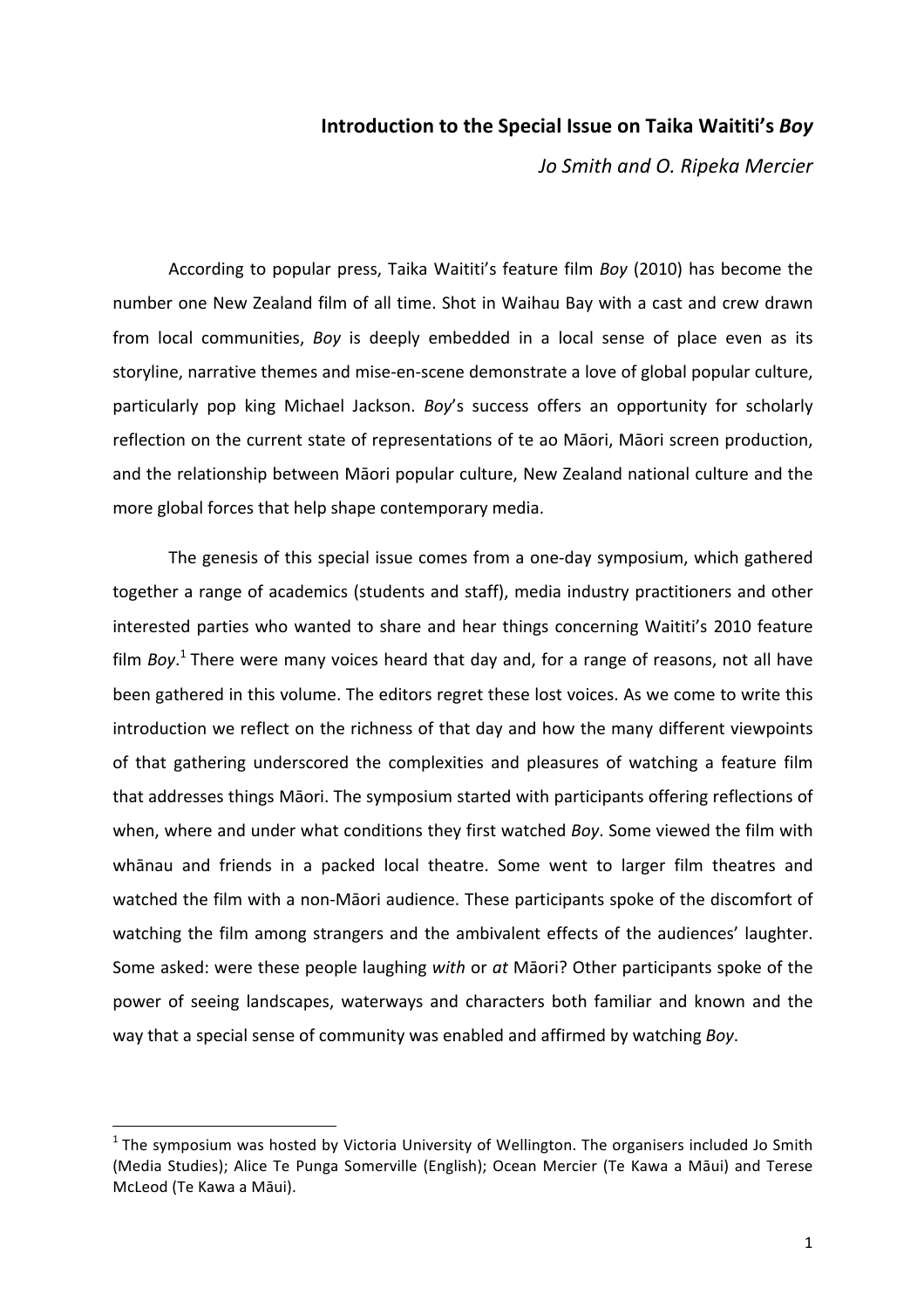This special issue builds on the conversation and ideas generated that day, and offers snapshots of the many ways in which the study of a feature film addressing things Māori might be conducted. Hopefully our special issue offers up a range of voices that are "complicated, internally diverse," and "contradictory" (74). This is Linda Tuhiwai Smith's criteria for Indigenous articulations that might challenge any lingering belief that "Indigenous cultures cannot change, cannot recreate themselves and still claim to be Indigenous", but the criteria is a useful one for also thinking about academic scholarship surrounding things Māori. With the global increase in Indigenous film and media scholarship, one could say that Māori film and media studies is an emerging field of study; one related to an international conversation, but informed by the particularities of places and times specific to New Zealand. These particularities include the ways in which things Māori have helped demarcate and naturalise certain notions of the New Zealand nation.

As many scholars have noted, when ship people encountered shore people in the earliest waves of colonisation, "māori" was the Indigenous term used to signify the norm. How then, as Donna Matahaere has asked, "did Māori, a term intended to denote 'usual' or 'normal' come to define a racial category?" (17). We could answer this question by saying that this structured, regulatory and power-laden category emerged from devastating encounters with settler forms of sociality and the imported norms of Western property law, religion, and gendered, classed and raced relations. Under such conditions it is perhaps easy to see how that which was originally ordinary could come to symbolise all that is deviant, unusual, and uncomfortable. As such, images and articulations of "Māori" have been used as a pliable and mutable resource to differing ends and purposes.

In *Decolonizing Methodologies* (1999) Linda Tuhiwai Smith argues that anthropological accounts of the warrior-race of New Zealand focused on practices such as the haka and cannibalism to produce a collective colonialist imaginary of Maori as the primitive Other. This process of differentiation functioned to naturalise the colonial project as a morally good and proper mission. Brendan Hokowhitu also calls attention to the use made of images of Māori masculinity when he argues that images of the Māori Battalion in the 1940s emphasized bravery and fortitude at a historical moment when, "the inevitability of coexistence between Māori and Pākehā meant searching for representations of Māori that could be positive and yet non-threatening" (2003, 186). Attentive to the expectations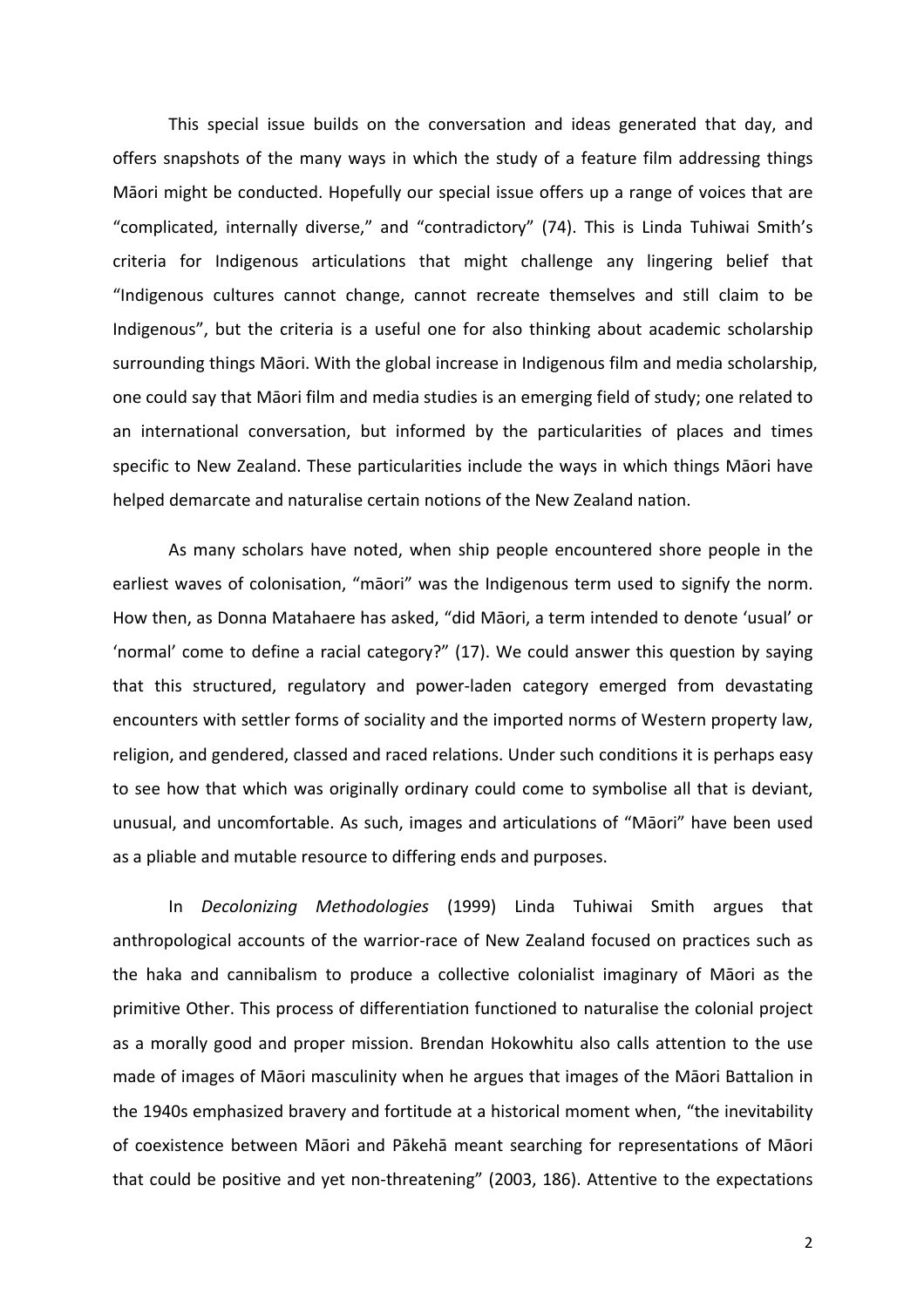of a global audience and the ways in which the New Zealand film industry is shaped by these expectations, Leonie Pihama's critique of films such as Once Were Warriors (1994), The *Piano* (1993) and *Rapa Nui* (1994) suggests that these films have "contributed to the construction of Māori images globally that have little relationship to our lives" (Dennis and Bieringa, 192). Arguing for films that are "located within historical realities of this land", Pihama implies that the longer histories of Indigenous peoples, places, resources and struggles should form a larger part of New Zealand's cinematic landscapes. In the aftermath of the popularity of *Whale Rider* (2002), Brendan Hokowhitu continued his earlier critique of the appropriation of things Māori by non-Māori. Construed by some as an "authentic" expression of "Indigenous heritage" (Fox et al, 38), Hokowhitu offers a counterview of Niki Caro's feature film by framing it as a "rehash" of "western clichés" about Indigeneity that function to satisfy a global audience hungry for exotic imagery (2007, 22-24). Concluding that *Whale Rider* had very little to do with Māori and everything to do with portraying harmonious bicultural fantasies for the sake of a settler nation, Hokowhitu argues that, "Whale Rider continues the western tradition of understanding oneself through the Other" (ibid, 29).

Academic critiques of the use made of images of Māori chime with the work of creative practitioners. As early as 1975, Patricia Grace made the dynamics of cultural representation the heart of her short story, "Parade". In this story Grace depicts a young woman (Matewai) who has returned to her marae after some years in an urban and Pākehādominated urban environment that has changed her vision of her rural upbringing. Rather than finding comfort and a sense of community in the kapa haka performance included in the annual street parade, Grace's protagonist experiences herself and "other members of my race as others see us" (1975, 84). It is this internalised view learnt from her time in the city that causes Matewai to see her whānau and herself as simply members of a "travelling circus, a floating zoo", rather than a community with integrity in its own right (85). Yet, the obligation to "show others who we are" (88), is a function underscored by her elders who encourage her to re-join and continue the performance. By making the inevitabilities of cultural objectification the topic of her creative labours, Grace underscores the difficulties of escaping cultural stereotypes and attendant acts of objectification and appropriation. At the same time, Grace highlights the political and cultural obligations that shadow any Māori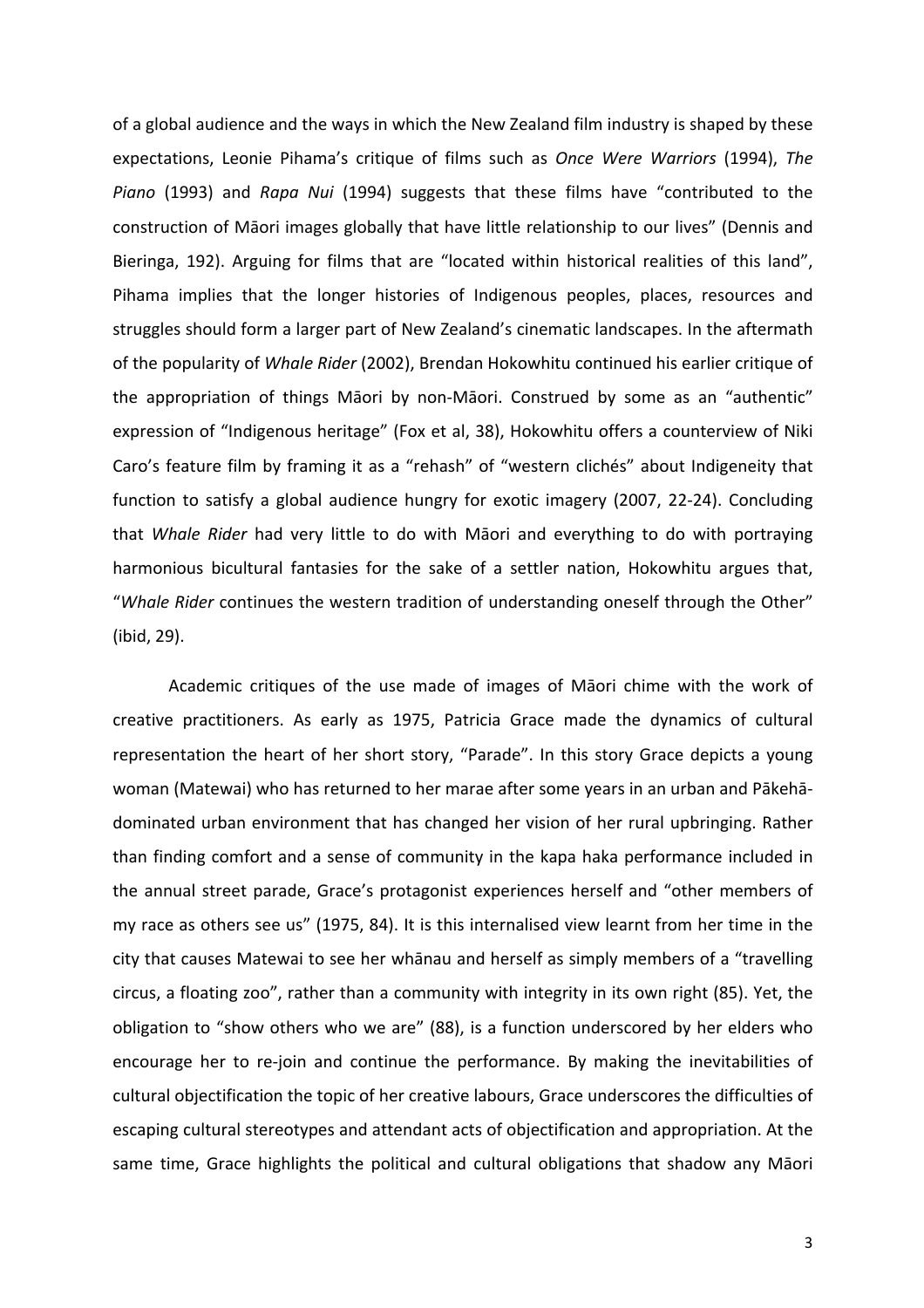creative, and her fiction offers up some conceptual solutions that ask her readers to consider their own relationship to things Indigenous.<sup>2</sup> Other creative practitioners such as Merata Mita and Barry Barclay have continued to examine the double-edged nature of images of Māori, and they have used their films and writings to lay down some important challenges.

Merata Mita's paper, 'The Soul and the Image', addresses the power of cinema and the work of Māori filmmakers to influence and effect social change, and Mita dedicated her life to these ends before her passing in 2010. Named as co-producer of *Boy*, Mita consistently supported young filmmakers and was a pioneer of Indigenous filmic form. To date, her first fictional feature *Mauri* (1988) remains one of the most powerful filmic articulations of te ao Māori. As she writes in her paper, Māori filmmakers "have the capacity of Indigenising the screen in any part of the world our films are shown. This represents power and is one reason we make films which are uniquely and distinctly Māori" (1996, 54). While a provocation to filmmakers to take up the tools of cinema to re-write a sense of Indigenous belonging, Mita also acknowledged that visual sovereignty onscreen is no easy thing to achieve. While a practitioner might have the power to shape the *content* of a scene (albeit constrained by the technologies and institutions surrounding the film) there is no way in which the *context* of viewing can be known and controlled in advance.

In the final sequence of *Mauri* the spirit of Kara (a kaumatua recently passed) travels to Hawaiki in the form of a heron. Kara's mokopuna, Awatea, races to the hilltop as the camera takes on the viewpoint of the bird, producing aerial views of the land and community below. In these closing moments the land is revealed as a sentient being, and cinematography functions to evoke a landscape in total harmony with its inhabitants (in keeping with a Māori world view). Within a Māori context this understanding needs no commentary or translation. However, Mita recognises the dangers of misrecognition when she notes in an interview with Cushla Parekōwhai:

You have to contend with those sort of really superficial things when you want to shoot the land. All the time it comes up as another pretty landscape or arty shot or selling the scenery

<sup>&</sup>lt;sup>2</sup> Aspects of this discussion of Grace appear in Jo Smith's essay, "Framing *Parade"*, a chapter in Marco Sonzogni's, Covering 'Parade', forthcoming from Waiteata Press.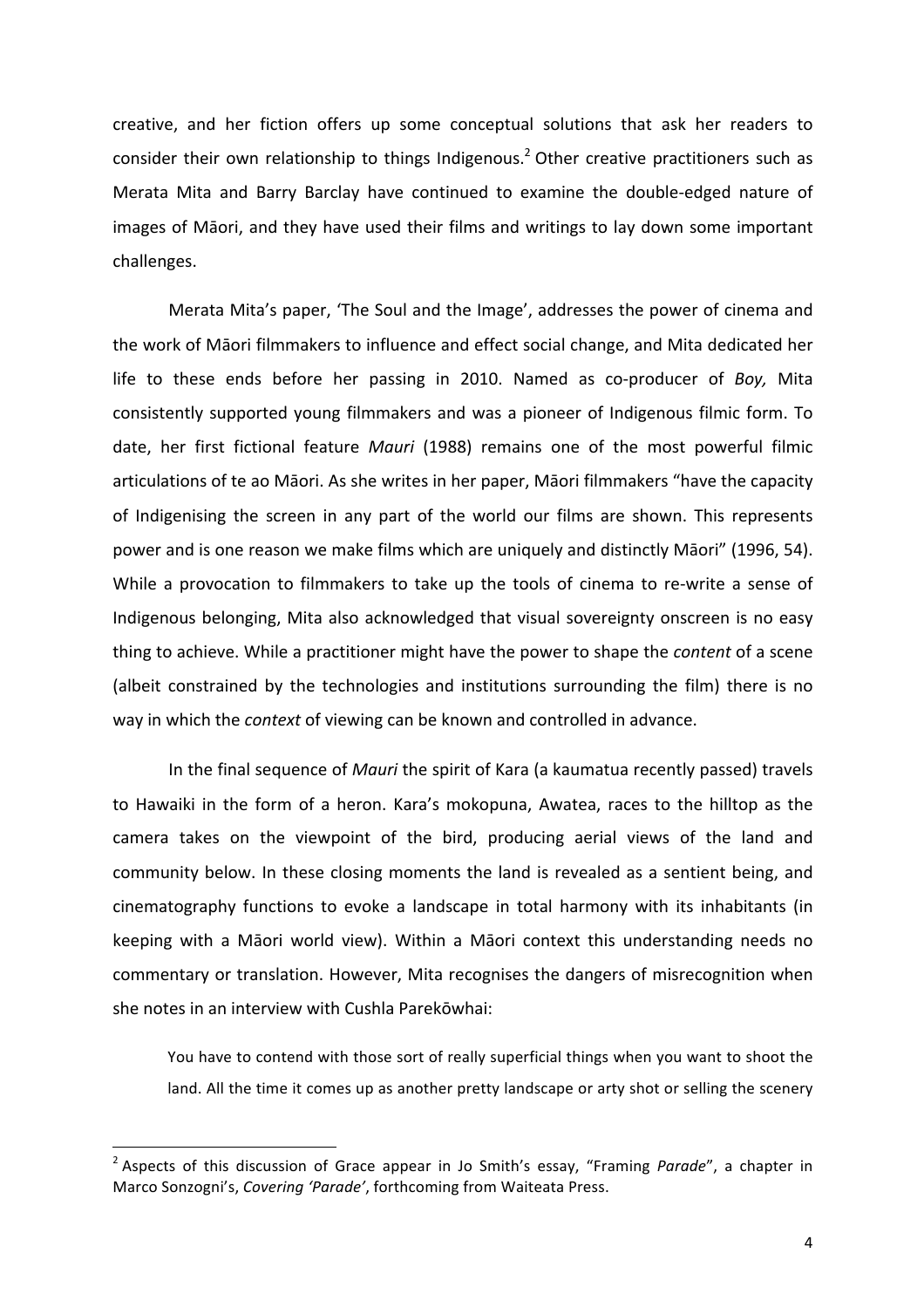[...] I tried to keep the signs in nature [...] why should I break with that sort of traditional teaching when I make a film? So it's there in its Māori context and not a Pākehā one. (25)

This comment reiterates the double bind of Indigenous representations addressed in Grace's short story. That is to say, the final sequence of *Mauri* is either a picturesque marvel in keeping with a tradition of depicting New Zealand landscapes as sublime or it is what Mita intended it to be; a vision from te ao Māori produced from a Māori perspective.

This project, to express a form of Indigenous screen sovereignty, is one that Barry Barclay also struggled long to achieve. In his 2003 talk given in Hawaii titled 'Exploring Fourth Cinema', Barclay announced his intentions to celebrate a category of cinema that, by his own admission, is a nascent one. In a spirit of affirmation Barclay declared, "I don't want to hear about *Sites of Resistance* any more. Let's talk about *Sites of Exuberance*". For Barclay, the term 'Fourth Cinema' is a provocation to imagine, and thus to call into being, a cinema made by Indigenous peoples within a nation-state, organised by the principles and laws of a foreign power. Barclay offered up existing films to demonstrate this cinema, including international titles such as Tracey Moffatt's *beDevil* (1993), Nils Gaup's *The Pathfinder* (1987), Chris Eyre's *Smoke Signals* (1998), as well as *The Fast Runner* (*Atanarjuat)* by Zacharias Kunuk (2001). New Zealand examples include his own *Ngati* (1987)*,* and *Te Rua* (1991) as well as Mita's *Mauri*, Tamahori's *Once Were Warriors* (1994) and Don Selwyn's Te *Tangata Whai Rawa o Weneti: The Merchant of Venice* (2002).

Barclay did not include *Whale Rider* in this list and the editors wonder (along with Misha Kavka and Stephen Turner in this volume) what Barclay would have made of Waititi's *Boy*? One could certainly say that Waititi's work to date has demonstrated the boyish "exuberance" that Barclay thought very necessary to fuelling Fourth Cinema. Yet, we would suggest that the spirit underpinning Barclay's concept of Fourth Cinema would probe and examine *Boy's* conditions of production and reception before adding it to the list of Fourth Cinema examples. This probing would reveal that there is a certain cultural weight behind *Boy;* suggesting that the film holds true to the dynamic forces of Indigenous cultural production. Merata Mita, Cliff Curtis and Ainsley Gardiner form part of the collective that made *Boy* possible, and Waititi's and Gardiner's whakapapa connections to Te Whānau a Apanui imbued the production with a necessary sense of located-ness and relationship to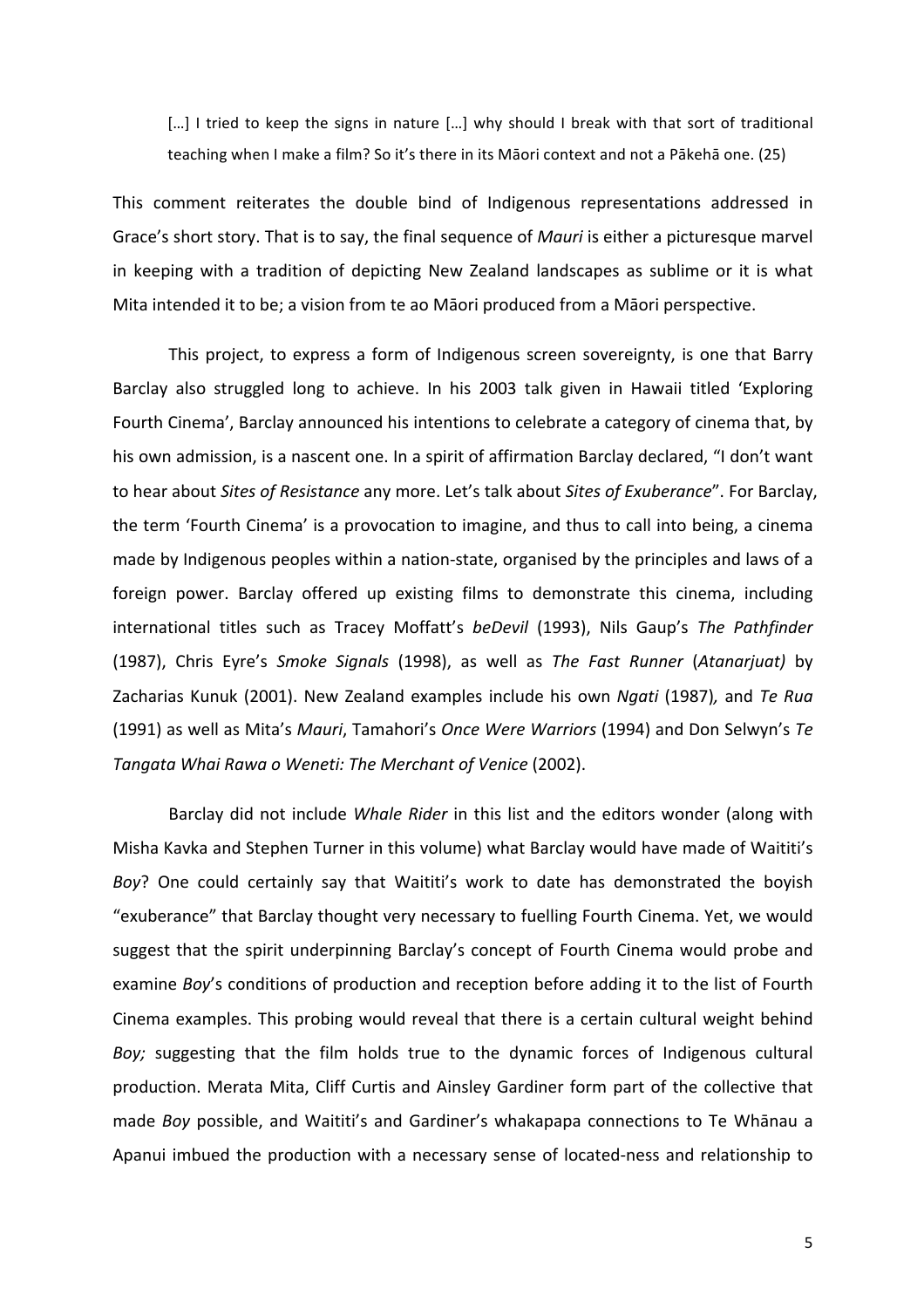community that Barclay saw as a dimension of Fourth Cinema. To include *Boy* as part of Fourth Cinema would mean to engage with the ways in which these networks of relations help shape and inform the final story, the many meanings accrued to the film and its subsequent impact on communities.

When Barclay named the category 'Fourth Cinema' he intended that this concept would infuse all aspects of film culture: from the initial idea of a film, to its conditions of production and reception as well as the filmic language involved. In keeping with the spirit of Barclay's work we would argue that any invocation of the concept of Fourth Cinema has implications for the critical reception of a film as much as the film itself. In *New Zealand Cinema: Interpreting the Past, Alistair Fox, Barry Keith Grant and Hilary Radner suggest that* Waititi's *Boy* "reactivates" the tradition of Fourth Cinema that involves "exploring Māori life from a Māori perspective" (38). The editors go on to offer a way of reading *Boy* that links it to Fourth Cinema practices of the past. They argue:

With its revelation of the destructive consequences for children of negligence on the part of the parents, *Boy*, in its own gentle way, delivers an indictment as powerful as that launched earlier with respect to urban Māori in Lee Tamahori's Once Were Warriors. (38)

While the timing of the film's release prevented the editors of *New Zealand Cinema* from providing a more extensive analysis of *Boy*, the link made between *Boy* and *Once Were Warriors* is based on the idea that each film provides an "anatomy of social forces that produce dysfunction in Māori families" (ibid). Yet, the editors only mention a shared theme of parental negligence in both films, without historicising and contextualising the prevalence of this theme in media depictions of things Māori. We are interested in providing a toolbox (methodological, theoretical and otherwise) for thinking about how films such as *Boy* or even *Once Were Warriors* might come to matter, and make meaning, in a range of ways. This special issue offers a broad context for reflecting on the significance and contribution that *Boy* makes to the field of film and media studies.

The status of Waititi as "Māori filmmaker" is one that he deftly negotiates and it is not the purpose of this special issue to adiudicate on what makes a Māori film Māori. As Barclay has argued, that question is "adolescent" and as Matahaere reminds us, the term "Māori" is an eternally compromised one. Rather, our intention here is to provide a space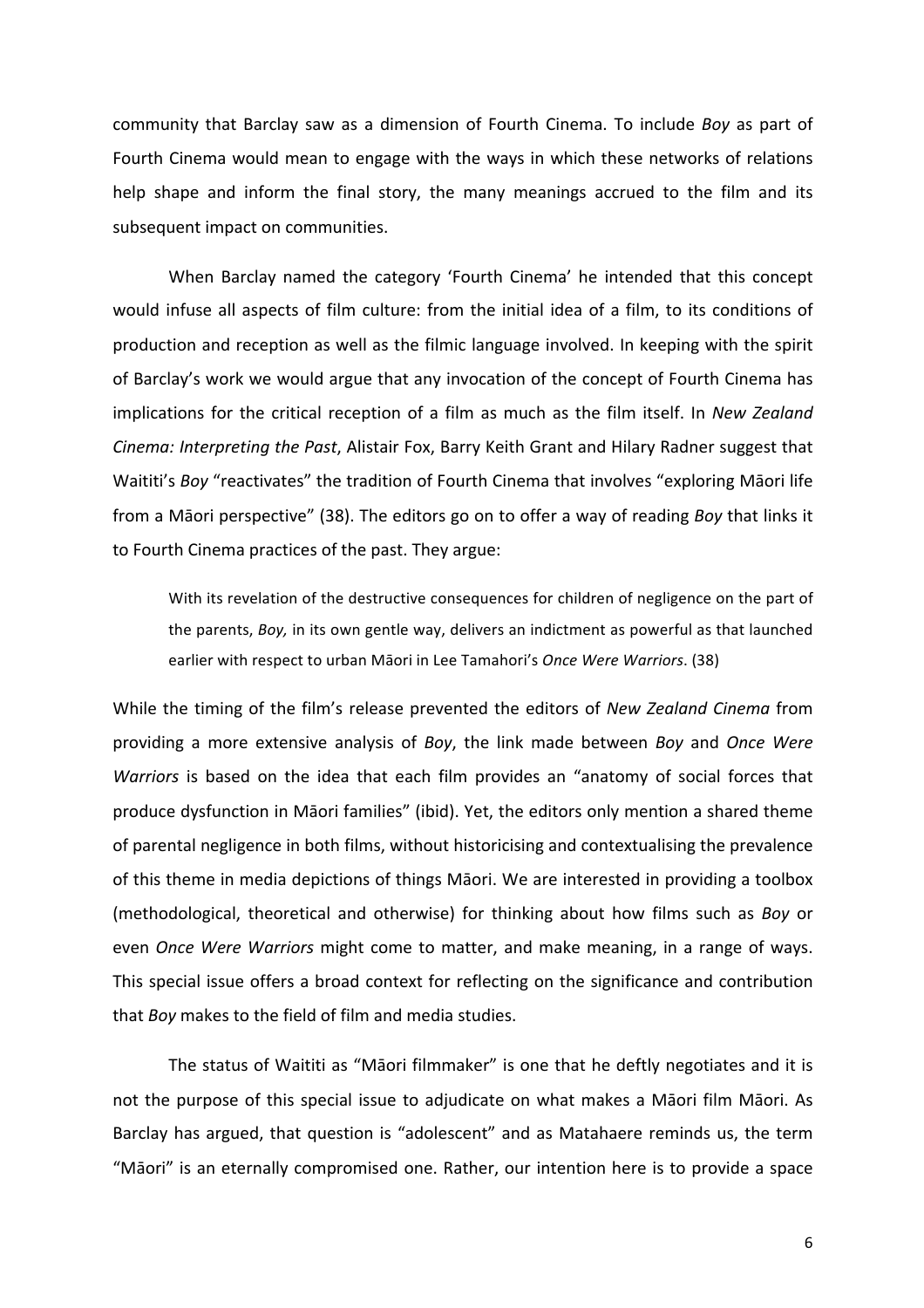where a range of different voices and viewpoints might be heard in relation to a single media event. The purpose behind the emphasis on contradiction is to broaden the available vocabulary surrounding Māori media and Māori creative practices and to spark debate about the many meanings accrued to New Zealand feature films, particularly those films involving te ao Māori. This is the imperative behind this current issue: to instigate incremental shifts in understanding what Māori film and media studies might look like when "Māori" is a term that is continuously unpacked.

Our initial intention for this issue was to expand the scope of academic writing about film and include different ways of talking about moving images, popular culture, te ao Māori and the nation. We also wanted to capture the spirit of debate, exchange and difference that was so much a part of the initial *Boy* Symposium at Victoria University of Wellington. To this end we have structured the special issue in two parts. We have articles arising from the original Symposium presentations that offer a reading of the film, its conditions of production, commentaries from its DVD version as well as aspects of the film's critical reception and the historical period invoked in the film. These articles include the voices of established academics from a range of disciplines, an undergraduate student and a media practitioner. Once these articles were reviewed and reworked, we made them available to a careful selection of people who have been important to the development of Māori media studies as well as academics who work on Indigenous media from other international contexts. These academics wrote commentaries on the film and the other articles in this issue from their perspectives. The impulse here was to air and circulate the sense of a wider debate about, not only the significance of *Boy* to New Zealand media culture, but more implicitly, how one might think about what Indigenous or Māori Media Studies might look like. As such, this issue gathers together a rich array of voices all responding to one particular media event. We urge our readers to listen closely to the many different perspectives included in this issue.

In keeping with the intention of expanding existing understandings of film from te ao Māori, the issue begins with a broad overview of *Boy's* impact and Waititi's career by a fellow creative practitioner, the playwright and fiction writer David Geary. The style of Geary's contribution, 'Taika Waititi: Boy Wonder!' ranges from personal reflections on Waititi's career as a creative practitioner as well as Waititi's media(ted) persona, box office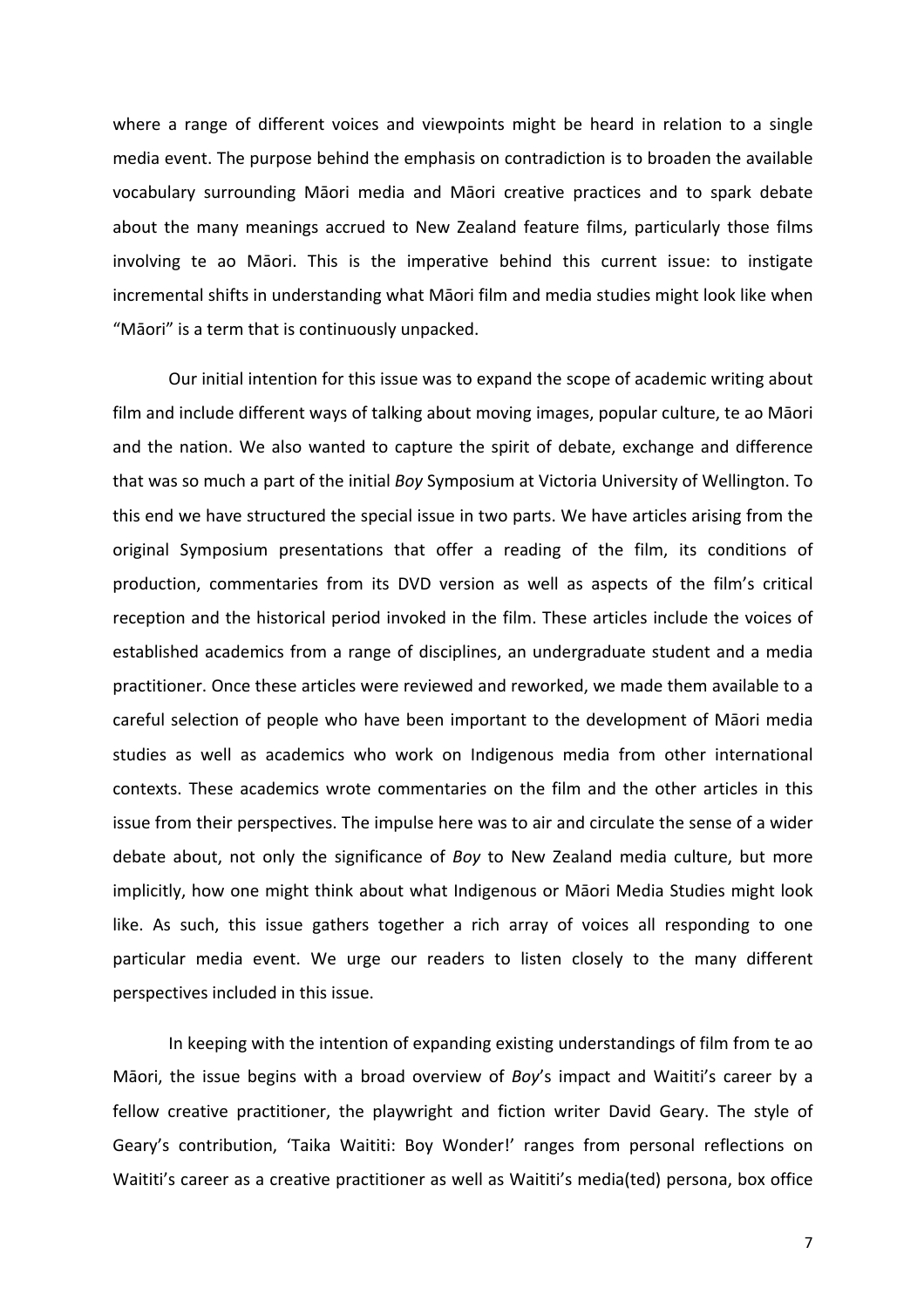statistics and promotional strategies. We think this piece encapsulates much of the ethos surrounding the film and filmmaker. Like a faint echo of the knowing logic of *Boy's* Bollywood-like end credit sequence, Geary's prose suggests a certain tongue-in-cheek approach to the expectations surrounding Waititi's creative efforts that resonate with the ways in which the practitioner himself negotiates these expectations.

The theme of creativity is continued in Bianca Daniell's article, 'Creative Narratives in *Boy'*, where the author unpacks the importance of storytelling, fantasy and the notion of potential in relation to the three main 'boys' in the film: Boy, Rocky and Alamein. Arguing that each character has a particular imaginative life that helps them to negotiate their worlds and their relationships with one another, Daniell argues that creative imagination is an important aspect of life, but one that risks collapsing into harmful ways of being if used excessively. Creative 'potential' is thus a dual edged concept with positive and negative powers. Daniell describes those scenes that feature fantasy sequences of Michael Jackson, animated pencil drawings by Rocky, as well as the self-deluded nature of Alamein's being in the world. It ends with an analysis of *Boy's* rather ambiguous conclusion which asks the audience to do the work of imagining the possible futures for this whānau.

At a certain point in his article, Geary argues that the character of Weirdo is one that the film could do without. It is precisely the figure of Weirdo and the way in which the film works its audience (at times, through humour) that Misha Kavka and Stephen Turner focus on in their contribution to this volume. In 'Boy and the Postcolonial Taniwha', Kavka and Turner offer an uncomfortable, and thus powerful, critique. What if the pleasures gained by watching *Boy* come at some cost? Their article works a critical seam established in the writings of Barry Barclay. Barclay's concept of talking in/talking out offers a model of film analysis that affirms a need for audio-visual sovereignty in the wake of the semiotic excesses of film and television. Talking in/talking out also chimes with Merata Mita's concern over how to "Indigenise the screen", given the disjunctive relationship between film content and viewing context. In this volume, Kavka and Turner tease out the implications of these vexed relations.

According to these authors, Weirdo may seem marginal to the film narrative; however, within the larger socio-political context (informed by the perpetually present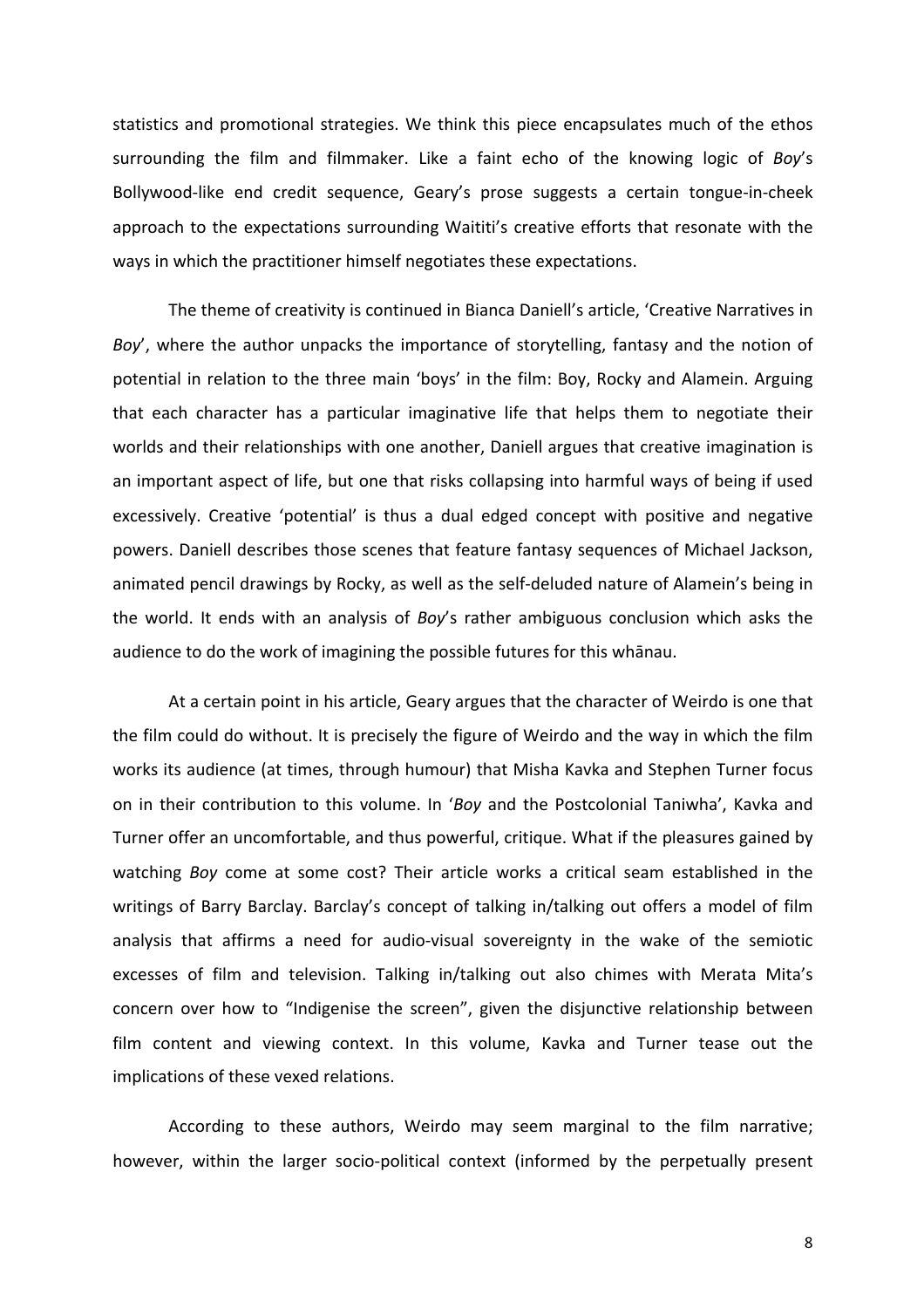residues of settler colonialism), Weirdo is key. Noting how the film presents an inner story and an outer story, the authors describe Ocean Ripeka Mercier's kaupapa Māori analysis of Boy as an example of how the film might "talk in" to a Māori audience. Yet Kavka and Turner also demonstrate how the film "talks out" to a non-Māori audience in ways that dehistoricise and naturalise the signs of social deprivation so sharply depicted in the film (this is also Pihama's critique of *Once Were Warriors*). For these authors, the final sequence of the film (where Michael Jackson meets the Pātea Māori Club), continues the logic of "constitutive forgetting" involving strategies of misdirection that the filmic trope of Weirdo instigates.

In 'Alamein's Encore: Entertainment, Information, Intimacy and Reflection in the Boy DVD Director's Commentary', Ocean Ripeka Mercier makes a contribution to an emerging field of film and media studies; the analysis of ancillary media texts. Noting that the DVD special features include a commentary from Waititi, the director, and Alamein, Waititi's film character, Mercier unpacks the productive dimensions of such an approach to DVD commentaries. As the first scholar to offer an analysis of *Boy* drawing on a kaupapa Māori framework, in this contribution Mercier extends her research on ancillary media first established in a project concerning the national V48 Hour Furious Filmmaking festival competition. The analysis offered in this special issue helps to flesh out Waititi's creative endeavours and multiple personalities as mediated through these commentaries. In addition, the commentaries allow the pleasure of the feature film to be extended and enriched. Mercier suggests that these commentaries also help to unravel the complexities of the Alamein persona. In doing so, the DVD commentaries provide another opportunity for Waititi to expand the available discourses for understanding and articulating Māori masculinities.

Where earlier articles provide a close analysis of the film, its conditions of reception as well as its ancillary modes of distribution, Jo Smith's article, 'Shaking the Frame: Taika Waititi's Anti-Anthropological Edge', focuses on an aspect of the critical reception of *Boy* as well as its end sequence which, she argues, provides evidence of an alternate politics of place: one drawn from the productive commingling of local and global cultural forces. Starting with a much-cited international film review of *Boy*, which bemoaned the film's lack of an "arthouse-ready anthropological edge", Smith turns this criticism into an examination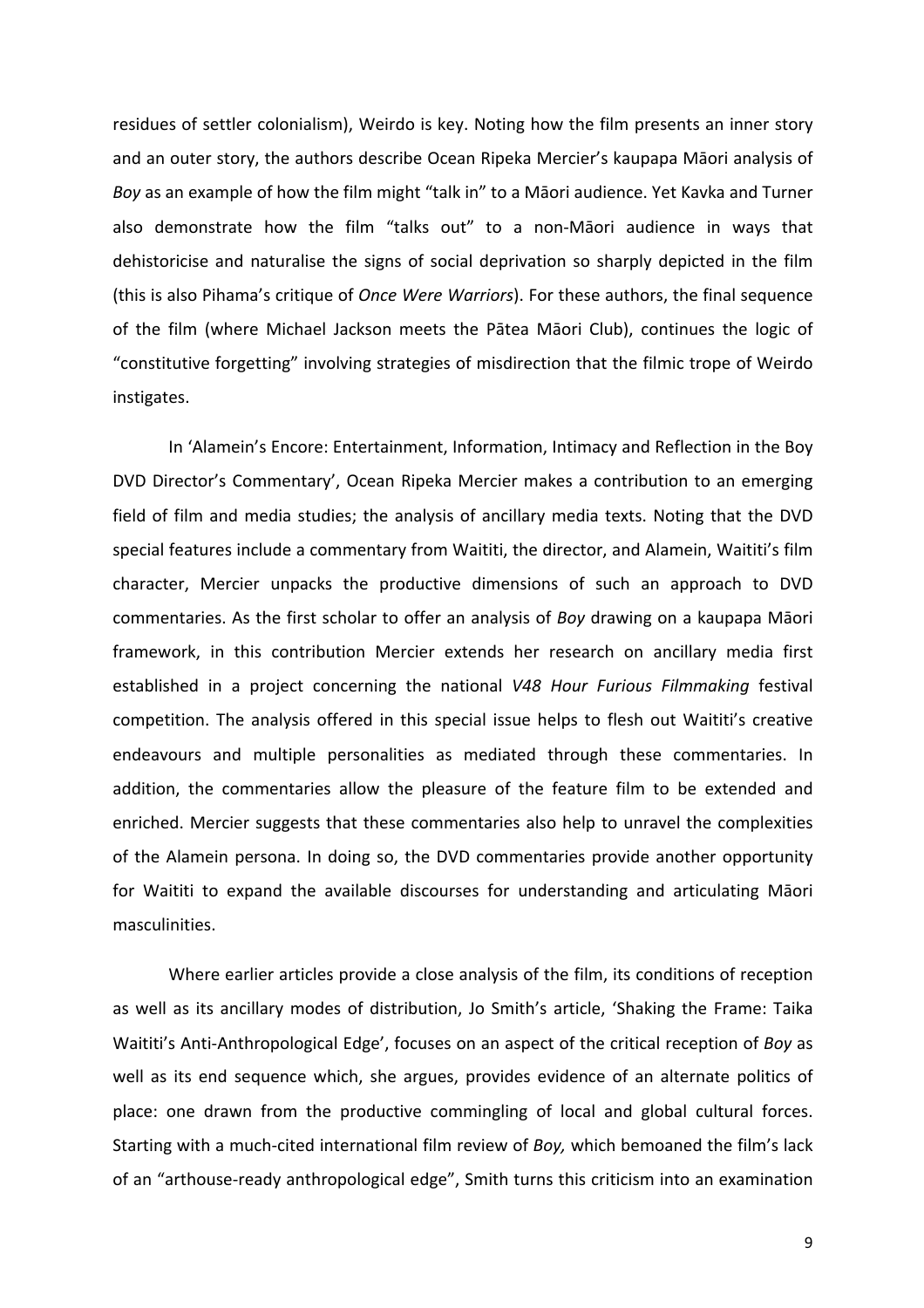of the global expectations attending any expression of Indigenous creativity. Looking across Waititi's film career, as well as the ways in which Waititi has talked about his labours in the popular press, the article locates a consistent theme of trafficking between the universal and the particular in Waititi's work. Smith also argues for an expanded academic vocabulary for understanding the critical and creative dimensions of Indigenous media practices.

April K. Henderson's contribution to this issue, 'Maori Boys, Michael Jackson Dance Moves and that 1984 Structure of Feeling', considers the question of what it was like to be young and Māori in New Zealand in the 1980s by reflecting on four instances of Māori boys on film—both still and moving—and tracing relationships between these mediated moments and the contexts that gave rise to them. If *Boy's* historical setting invites its audience to reconsider 1984 from the situated vantage point of a pre-adolescent Māori boy on the rural East Coast of New Zealand, Henderson's contribution provides a rich reflection on the wider socio-cultural forces at play at the time. The first media example is a striking black and white 1981 image from an esteemed New Zealand-based photographer; a photo of direct relevance to the political ferment of that year (particularly the Springbok tour), and one that provides a kind of pre-history of the images that follow. The second media example is a 1984 photograph lifted from the pages of a book on New Zealand youth culture which documents the impact of US street dance in this country at a time when New Zealand media was predominately monocultural. The third media text considered is the exuberant 1984 music video *Poi E*, an iconic New Zealand recording. Henderson argues that it is largely through this video that popular memory of the activities depicted in the second photo is sustained. Drawing these media moments together, Henderson's analysis offers a historicisation of that "1984 structure of feeling" invoked in Waititi's *Boy*, which invites audiences to understand the broader context of the popular cultural materials being worked through in this feature film.

To conclude the special issue, the editors invited a range of scholars to provide comments on the special issue or on the film itself. Designed to inspire debate, our collection of voices are intended to provoke new research areas on Māori film and media, Indigenous film and media and more generally on New Zealand film and media scholarship. As part of this commentary section, Leonie Pihama offers reflections from her initial viewing of the film as well as comments on aspects of the special issue. At base, Pihama's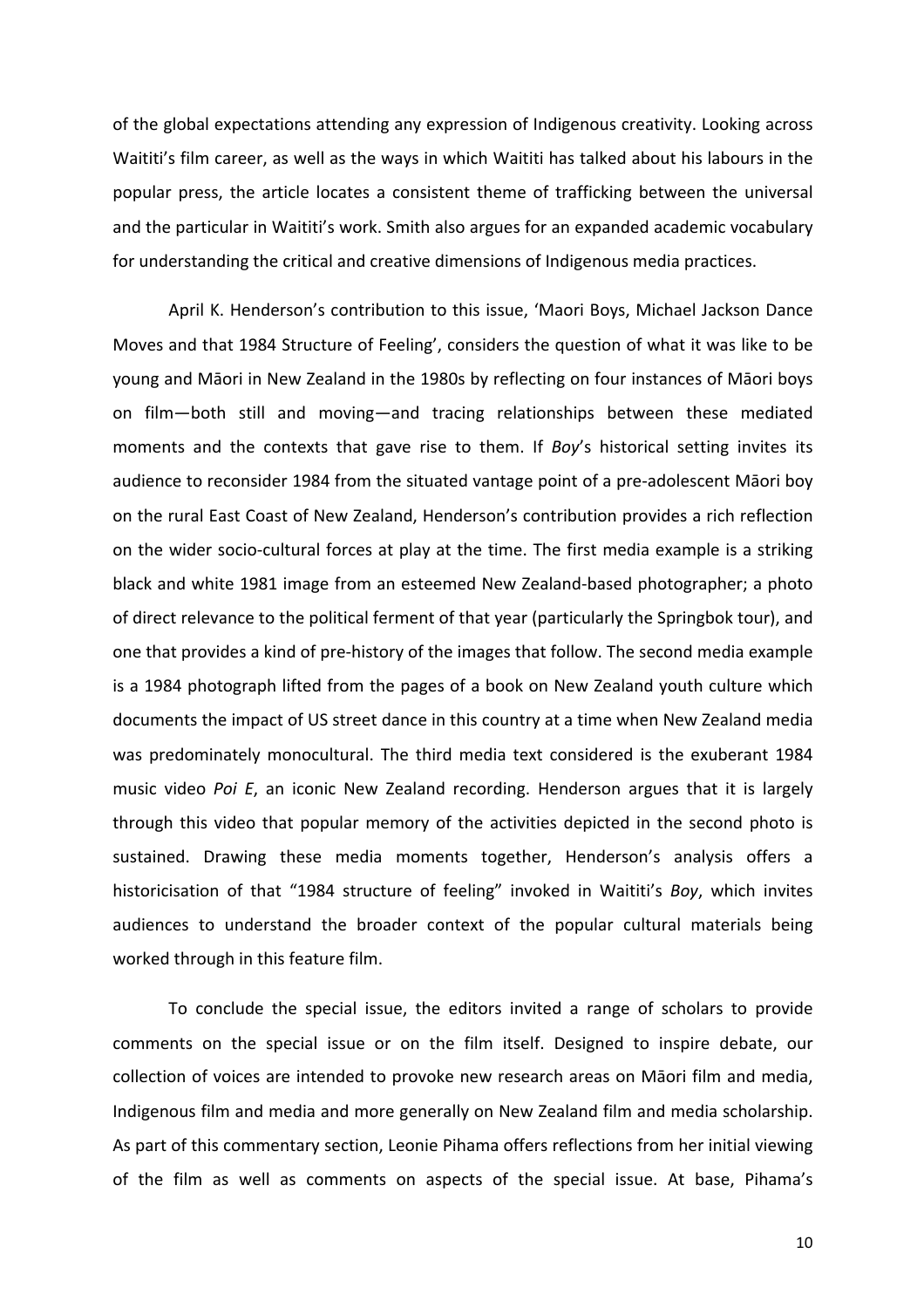commentary argues for a deeper contextualisation of images concerning Maori, which involves a significant reworking of the grounding principles of media studies and assumptions surrounding New Zealand popular culture.

Taking a more internationally situated perspective, Sergio Huarcaya (native to Lima, Peru) reflects on *Boy,* drawing on his expertise in the fields of Anthropology and History. Huarcaya argues that *Boy* deftly negotiates forces of Orientalism and strategic essentialism. Orientalism refers to a process that seeks to define differences (in this case, Indigenous differences) in relation to a normative Western subject. The concept of strategic essentialism derives from Gayatri Spivak's project to rethink social power in relation to prevailing conditions. Where others argue that *Boy* reinscribes negative stereotypes of Māori masculinities, Huarcaya argues that Waititi's film successfully overcomes the limits of both Orientalism and strategic essentialism.

Arifani Moyo is a PhD candidate whose dissertation explores the theatrical politics and aesthetics of Indigeneity in post-apartheid South Africa. Moyo's commentary addresses the difficulties faced by young boys growing up without role models. He discusses Alamein's rituals of initiation for Boy as an improvised experiment in coming-of-age for both of them, noting that the threat to Boy's natural intuition about growing up is dramaturgically mediated by the comedic image and behaviours of the body of Waititi as Alamein.

Brendan Hokowhitu's commentary reflects on the ways in which reading the articles in this special issue help to clarify an initial sense of "dissociation" from Waititi and his film. Growing up at a similar time to the events that the film depicts, Hokowhitu weaves together personal reflections with more theoretically inflected materials and his contribution greatly compliments the "1984 structure of feeling" addressed in April Henderson's article. Focusing, in particular, on the forms of masculinity invoked in *Boy*, Hokowhitu's commentary compellingly demonstrates how the assertion of the Indigenous body, or what Hokowhitu refers to as 'embodied sovereignty', is a concept that needs to be taken seriously in both Indigenous critical theory and the study of Fourth Media.

There is much that this special issue on *Boy* does not do. It does not address the perpetual "boy-ish"-ness of Waititi's body of work overall, nor does it track the range of strong female figures that inhabit Waititi's films, albeit on the periphery. Who can forget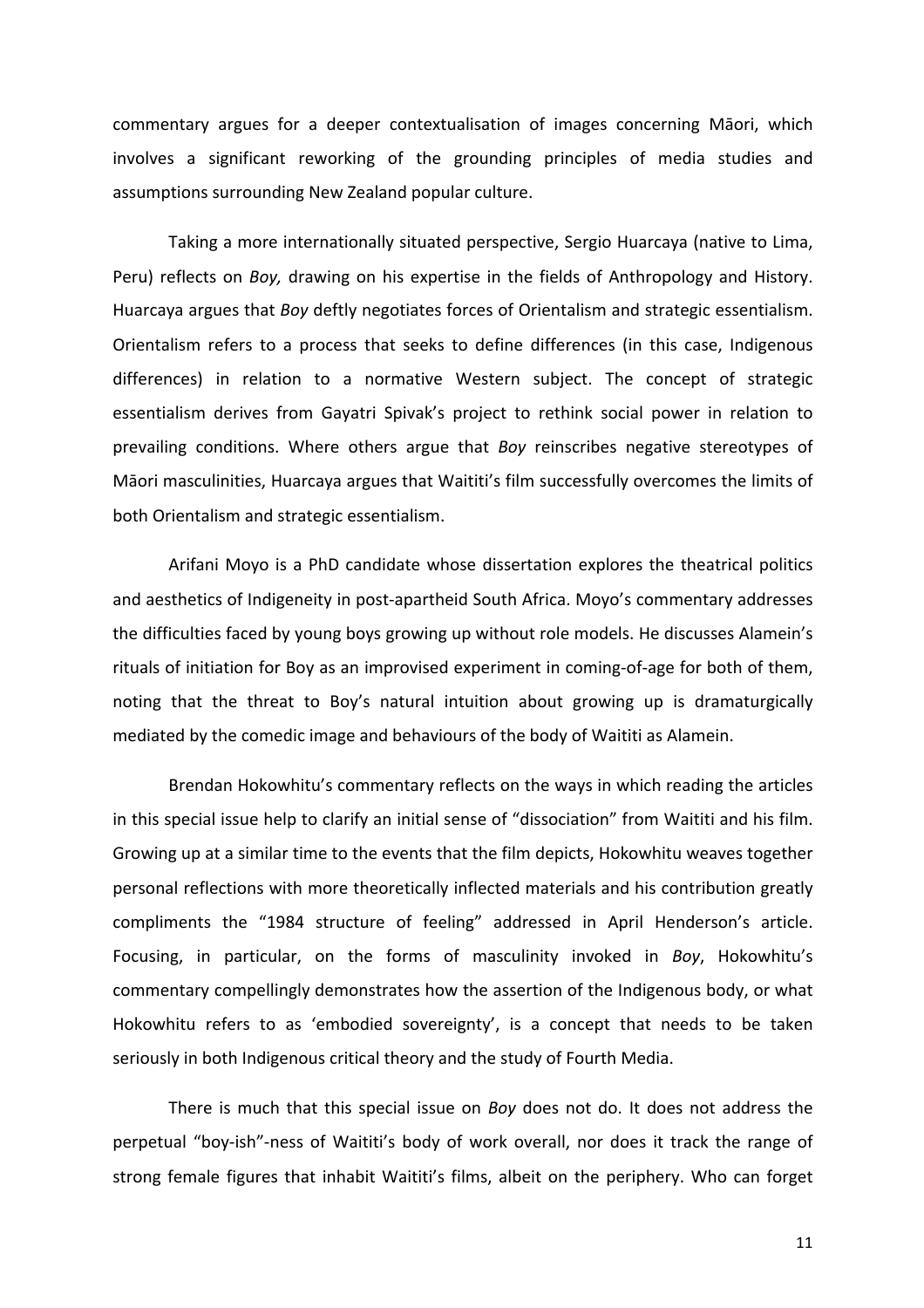Rachel House's standout performance in *Boy* or the range of looks that Moerangi Tihore (as Dynasty) throws Boy as events unfold? Questions yet to be asked concern the relationship between *Boy* and earlier Māori films such as *Strength of Water* (2009), *Ngāti* and *Mauri*. How might emerging filmmakers take up the lessons of Curtis, Gardiner, Waititi and others? And how might New Zealand's national imaginary reassert its settler-centrism in the face of increasing film and media content from te ao Māori? We invite our readers to explore these questions with us here and to ask further questions of contemporary Māori media practices and the scholarship surrounding these practices.

## **ACKNOWLEDGMENTS**

Ngā mihi nunui ki te kāhui nā rātou ngā whakaaro i horahora nei. We thank all contributors to the symposium and to this volume. We also thank several anonymous referees for their enriching and timely reviews of articles in this issue. We are very grateful to Elizabeth Kerekere for her assistance with this issue. Financial support for this issue was supplied by Victoria University of Wellington's School of English, Film, Theatre and Media Studies, Te Kawa a Māui, the Pro-Vice Chancellor (Māori) and by MANU-Ao (the Māori Academic Network of Universities across Aotearoa).

Jo Smith (Kāi Tahu) is a senior lecturer in the Media Studies programme at Victoria *University of Wellington. She researches in the area of postcolonial media theory, Indigenous media* and new media studies. She has published work on DVD technologies, postcolonial *cultural politics, and the Indigenous broadcaster, Maori Television.*

*Ocean Ripeka Mercier (Ngāti Porou) is a lecturer in Te Kawa a Māui (the School of Māori Studies) at Victoria University of Wellington where she explores kaupapa Māori analyses of*  Taika Waititi's films and leads a nationwide enquiry into the V48 Hours Furious Filmmaking *competition.*

## **WORKS CITED**

Barclay, Barry. 'Exploring Fourth Cinema: A Talk Given in Hawaii as Part of Summer School Lectures'. Re-imagining Indigenous Cultures: the Pacific Islands, for the National Endowment for the Humanities, Summer Institute (July 2003): 23. Presentation.

Fox, Alistair, Barry Keith Grant and Hilary Radner. *New Zealand Cinema: Interpreting the* Past. Bristol and Chicago: Intellect, 2011. Print.